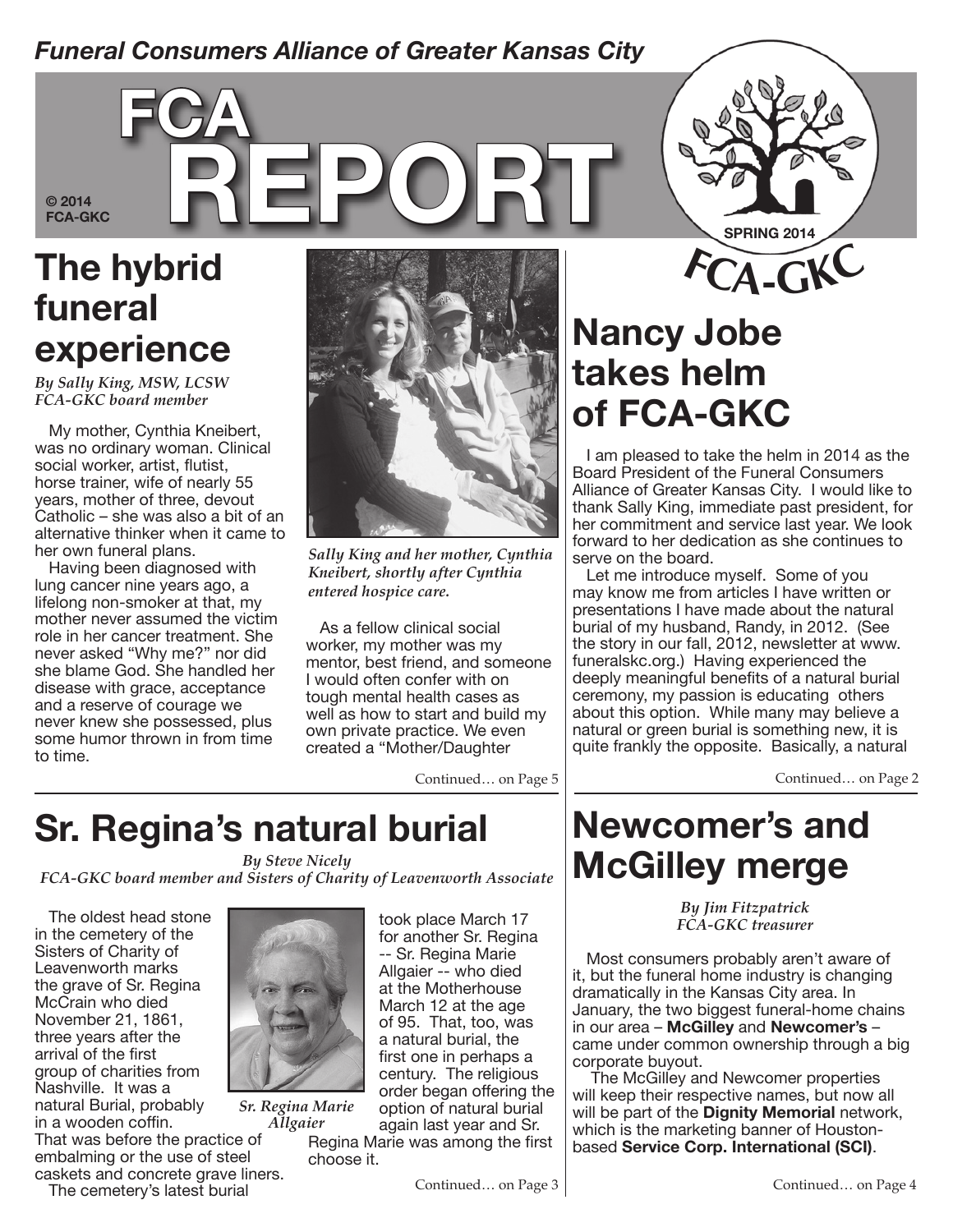### **Nancy Jobe's vision as FCA-GKC president**

Continued from Page 1

or green burial is just going back to the basics before there were funeral homes and directors. Family took care of their own in their home parlor. Interesting how life goes full circle.

My vision for the FCA-GKC is to be a strong volunteer, mission-driven, membership organization. I want our mission, *"to educate and support individuals and families in making informed decisions about deathrelated services, consistent with their values and lifestyles,"* to become our focus. Concentrating on outreach and education will enable us reach and help more people make informed decisions.

 We are focusing on four services this year: outreach, a new funeral price survey, membership and volunteers. As a volunteer-driven organization, nothing is possible without your help. FCA-GKC has a board of seven people. Obviously, we need your help to spread the word to accomplish our mission.

I was recently looking through past Funeral Consumer Alliance-GKC newsletters posted on our website and was proud of all the educational, informative and interesting articles the FCA-GKC has published over the years. Steve Nicely has done an excellent job coordinating the newsletter articles contributed by board members, developing the layout and following through to publication. Just an example of the great volunteers we have at FCA-GKC.



*Nancy Jobe*

**Outreach and Volunteers**: We need volunteers to locate and staff health fairs and other events. Too many organizations do not know about the work of FCA-GKC. We need to inform a broader audience about the important work of our organization. If your talent is social media, we could use your help maintaining our website and Facebook page. Volunteers also are needed to place FCA-GKC flyers at senior centers, libraries, hospices, churches and other institutions. If you don't want to leave home, how about helping us check and answer our email and phone messages once a day.

**Projects:** This year we are updating our funeral price survey, so volunteers are needed to help collect and compile the prices charged by 90 area



funeral homes and cremation services. Volunteer advocates also are needed to help develop more green burial space in our area.

**Fundraising:** This is what keeps FCA-GKC going and what will help us build our membership. If you know how to apply for grants, please lend us a hand. Grants have kept us alive and well numerous times in the past. We pinch our pennies. We just need more of them.

Do you have a talent to share with us? Please reach out and help. Go to our website www.funeralskc.org and apply online. Or you may send an email to fca.gkc@gmail.com or call 816-561-6322 to request a volunteer application.

⌘⌘⌘

#### **U.S. Post Office changes policy for shipping cremation ashes**

The U.S. Postal Service, the only shipper that allows the shipment of cremated remains, now requires using its Priority Mail Express service instead of registered mail. The Post Office offers a "how to" brochure for shipping to domestic and international destinations.

Free Priority Mail Express boxes and shipping labels identifying the contents as cremated remains may be obtained at the Post Office. It recommends placing the container of ashes in a sealed plastic bag and labeling it with the name and address of the sender and its destination in case the outside label is damaged during shipment. Also recommended is the use of foam peanuts or air bubble wrap to stabilize the contents.

⌘⌘⌘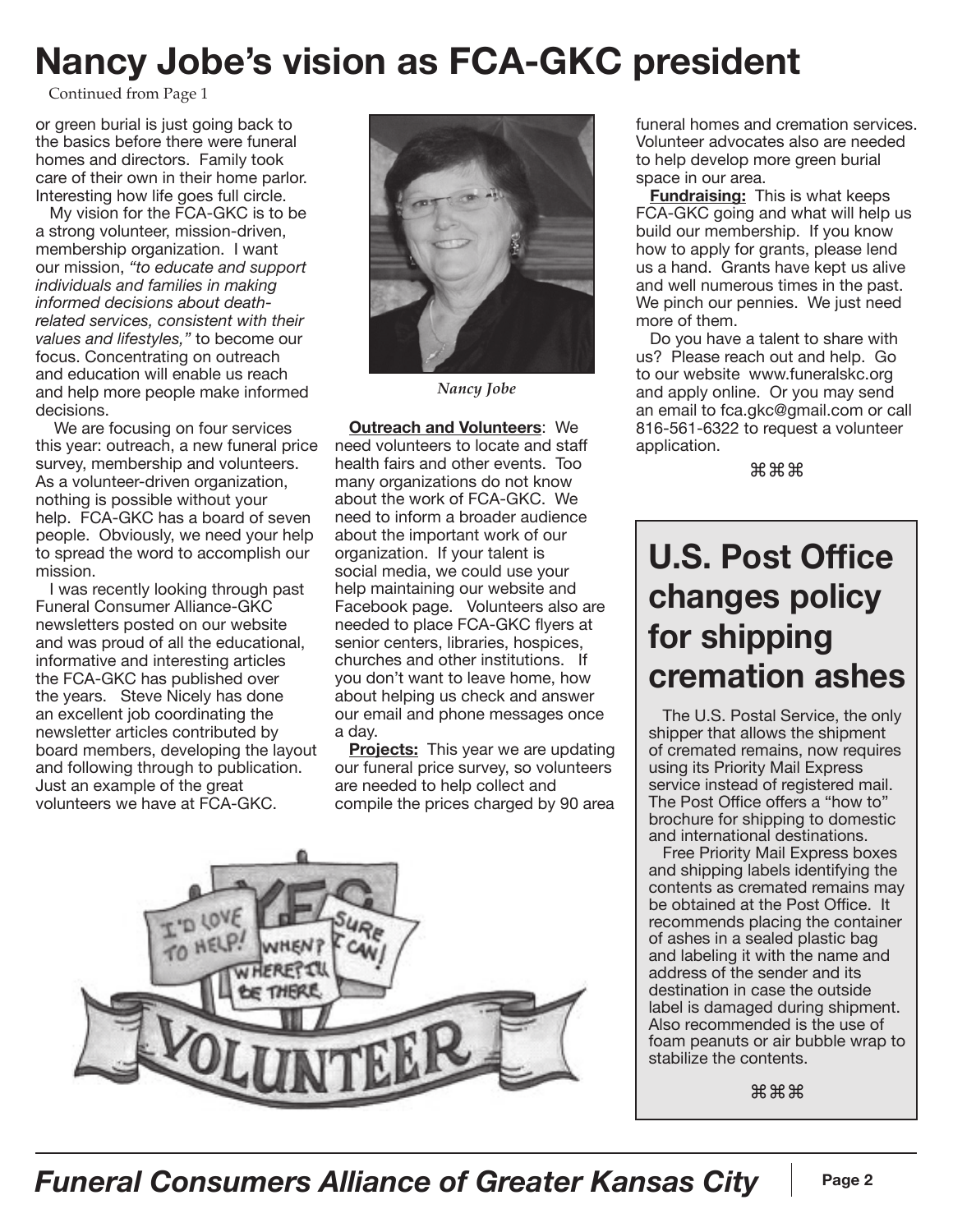#### **Sr. Regina returns unencumbered to Mother Earth**

Continued from Page 1

During the 153 years between the burials of the two Reginas, some 840 simple headstones appeared in the cemetery marking the graves of women who dedicated their lives to God through their service to others. Sr. Regina Marie's primary service lasted 54 years as a teacher of young children. She was a born educator who spent a lot of extra time with students who had trouble learning.

When the American culture embraced the chemical preservation of bodies before burial, the Charities of Leavenworth followed suit. It was convenient. It allowed more time for the arrival of family and friends for services. The bodies looked better and could be viewed at the vigil service the evening before burial. The casketed body could be present at the Mass of Christian Burial, be incensed, sprinkled with holy water and prayed over.

The body was not present at the vigil service for Sr. Regina Marie. Her untreated, shrouded body was stored in the refrigeration unit at the R. L. Leintz Funeral Home in Leavenworth. And it wasn't present at her funeral mass on St. Patrick's day, just a photograph of her on a table in front of the altar. The body was delivered in a plain wooden box handcrafted by Ray Krueger, head of maintenance at the Motherhouse, for the burial ritual after the service.

The new procedure seemed strange to Sr. Lucy Walter, who coordinates all of the funerals at the Motherhouse.

"Personally I was very anxious because of this being our first and because she was a very dear friend," she said. "I even wondered if I would have enough courage to go down there, but I knew in my heart that Regina Marie wanted me there. The body did go into the grave with grace



*The Catholic burial ritual for Sr. Regina Marie Allgaier is performed by the Rev. Dennis Schaab and Sr. Maureen Hall, Community Director of the Sisters of Charity of Leavenworth (foreground left). Sr. Joan Marian is next to Fr. Schaab.* **Photo by Ron Cox, SCLA.** 

thanks to our wonderful grounds people, and I was also able to go and place dirt on the body."

With straps attached to the shroud, four workers lifted the body from the box and lowered it into the grave.

Another close friend, Sr. Barbara Wieseler, said Sr. Regina Marie's burial choice reflected the spirituality of her entire life. Simplicity and doing with less so others might have more were key values for her. She considered natural burial with no toxic chemicals as the most friendly to the earth.

"Just her body was laid to rest - no casket or liner was needed," Sr. Barbara said. "Her body would more quickly become part of the earth so it could continue the cycle of life,

providing nourishment to the soil so it could give life once again. . . I was moved deeply seeing her shroud lowered into the earth."

Sr. Maureen Hall, community director, also was moved by the burial. She recalled a recent homily at mass about the story of Lazarus as she watched Sr. Regina Marie's whiteshrouded body being lowered.

"I imagined Jesus, Martha and Mary standing at the edge of the grave, and Jesus said to them, 'Your brother has not died. He lives, and I will raise him up on the last day.'"

Eventually, Sr. Regina Marie's body will be joined by those of 16 other sisters who have chosen natural burial in that new section of the cemetery.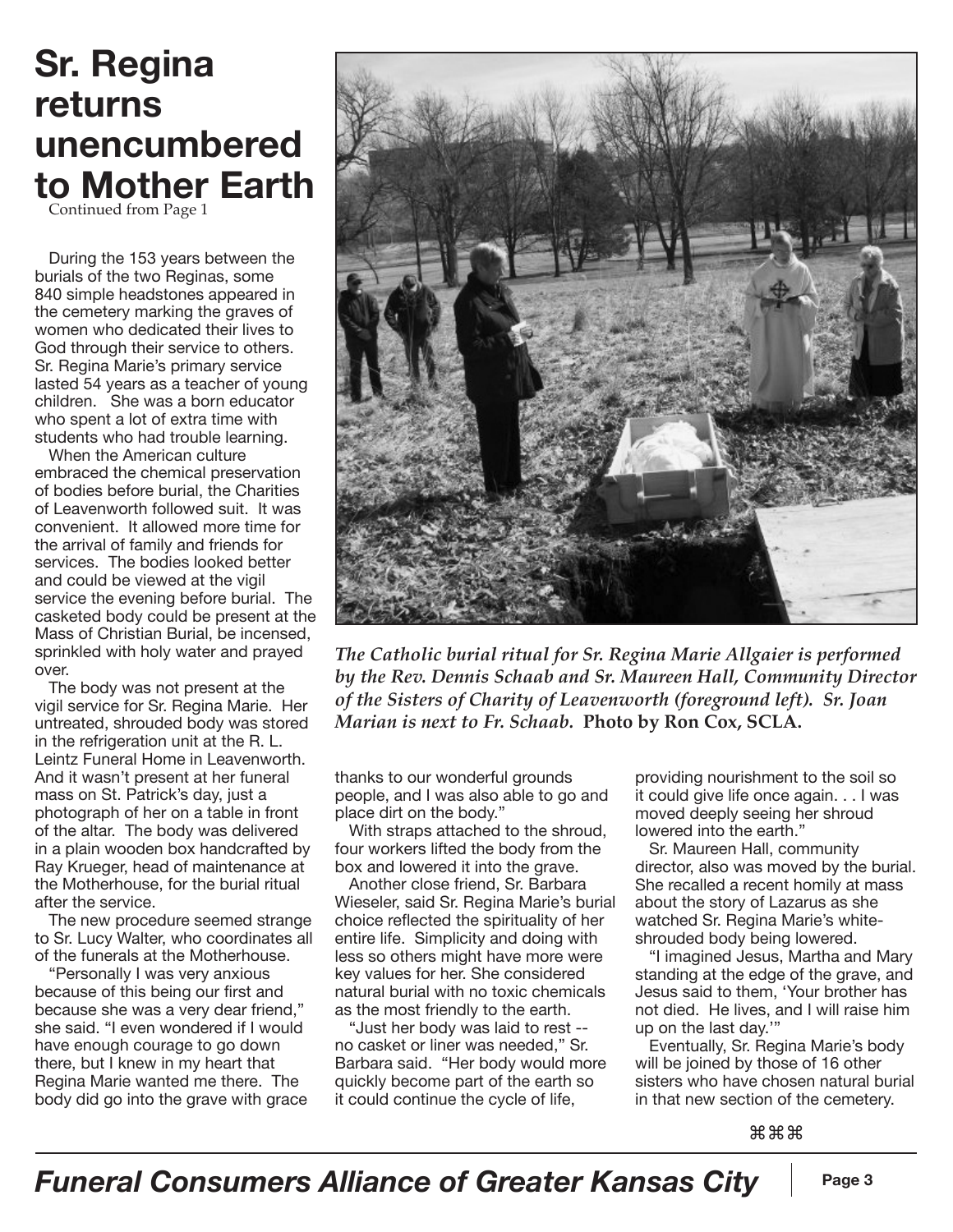## **Newcomer's now under McGilley-SCI ownership**

Continued from Page 1

The reduced competition is not an appealing prospect for consumers, especially considering that Newcomer's and McGilley already had higher prices than most other area funeral homes.

The quality of service is another matter. A combined McGilley-Newcomer operation does not necessarily mean customer service will suffer, but it could, if corner cutting and a one-size-fits-all service model take hold. SCI's top local administrator, **Mark McGilley**, says that will not happen. Before we get deeper into that discussion, however, here is how this significant shift came about.

Several years ago, the McGilley and Newcomer families – which have operated here since the 1890s – sold out to national, publicly traded companies. SCI bought the McGilley properties – as well as three other local funeral homes – while a Louisiana company,

**Stewart Enterprises**, purchased the Newcomer funeral homes and cemeteries. Then, in May 2013, SCI announced a proposed purchase of Stewart – the smaller of the two companies – for \$1.1 billion.

**The Motley Fool**, a financial services firm whose work includes stock analysis, called the proposed purchase "one of the final steps for [SCI] to create a nearly unshakable dominance of the death-care industry." The U.S. **Federal Trade Commission** (FTC) gave its blessing to the buyout – although it required SCI to sell some of its funeral homes and cemeteries – and on Jan. 6, the acquisition was finalized.

SCI now controls about 15 percent of the U.S. death-care industry. It has nearly 1,600 funeral homes, about 475 cemeteries and about 260 combined funeral homes and cemeteries, with annual revenue of about \$3 billion.

#### **SCI divests four properties**

As ordered by the FTC, SCI is selling three of its properties – **Mount Moriah Terrace Park Funeral Home and Cemetery in the Northland**;

the **Newcomer's Johnson County Funeral Chapel and Memorial Gardens**; and the **Newcomer's Overland Park Chapel**. (Using a formula aimed at maintaining a competitive balance, the FTC



*Mark McGilley, area manager of McGilley and Newcomer's funeral homes.*

designated which properties and how many SCI had to sell in each market.) Separately, SCI decided to sell **Newcomer's Longview Funeral Home and Cemetery**. A private company, **The Signature Group** based in Albuquerque, N.M., is buying the four properties.

The reshuffling will leave SCI with 15 funeral homes and eight cemeteries in the Kansas City area. The company has about 300 employees locally – about half of whom are full time and half part time.

Mark McGilley, a fourth-generation McGilley family funeral director, is SCI's "market manager" in the Kansas City area. In a March interview, McGilley, 63, said SCI had not changed the prices at any of the SCI chapels. It has followed a policy of charging different prices for services at different locations based on differing overhead costs. However, pricing for merchandise has been uniform.

McGilley said the higher prices charged by SCI here and elsewhere are based on studies showing that people place great value on personal service and that's where SCI places its emphasis.

#### **Amos faults corporate model**

One local SCI competitor, **Greg Amos,** president of the **Amos Family Funeral Home** in Shawnee and the **Cremation Center of Kansas City** in Roeland Park, said he believed customer service would inevitably suffer as corporately owned funeral homes gathered in more of the business. He contends they spend less time with customers and are more focused on volume than service.

 "The family-owned business is so consumer friendly," Amos said. "I think in the long run it [corporate ownership] will bring down the consumers' expectations of the funeral business."

McGilley responded by saying that as part of the Dignity Memorial network, the SCI providers are held accountable to a national standard. In addition, he said, SCI offers several family support benefits that familyowned operators cannot match. Those benefits include help with travel arrangements for out-of-town family members; access to licensed grief counselors through a 24-hour "help" line; and assistance from an "aftercare planners" package that provides advice on estate management and other post-death matters.

"We have every reason to provide higher quality service than our competitors because of our national reputation," he said. "The Dignity Memorial brand means that consumers can expect consistent, quality service from all providers within the Dignity Memorial network."

Fortunately for consumers, the Kansas City area has about 90 funeral and cremations operations. One company, SCI, now owns 15 of those, or about 17 percent of the local funeral home industry. So competition will continue to be keen…There just won't be as much of it.

⌘⌘⌘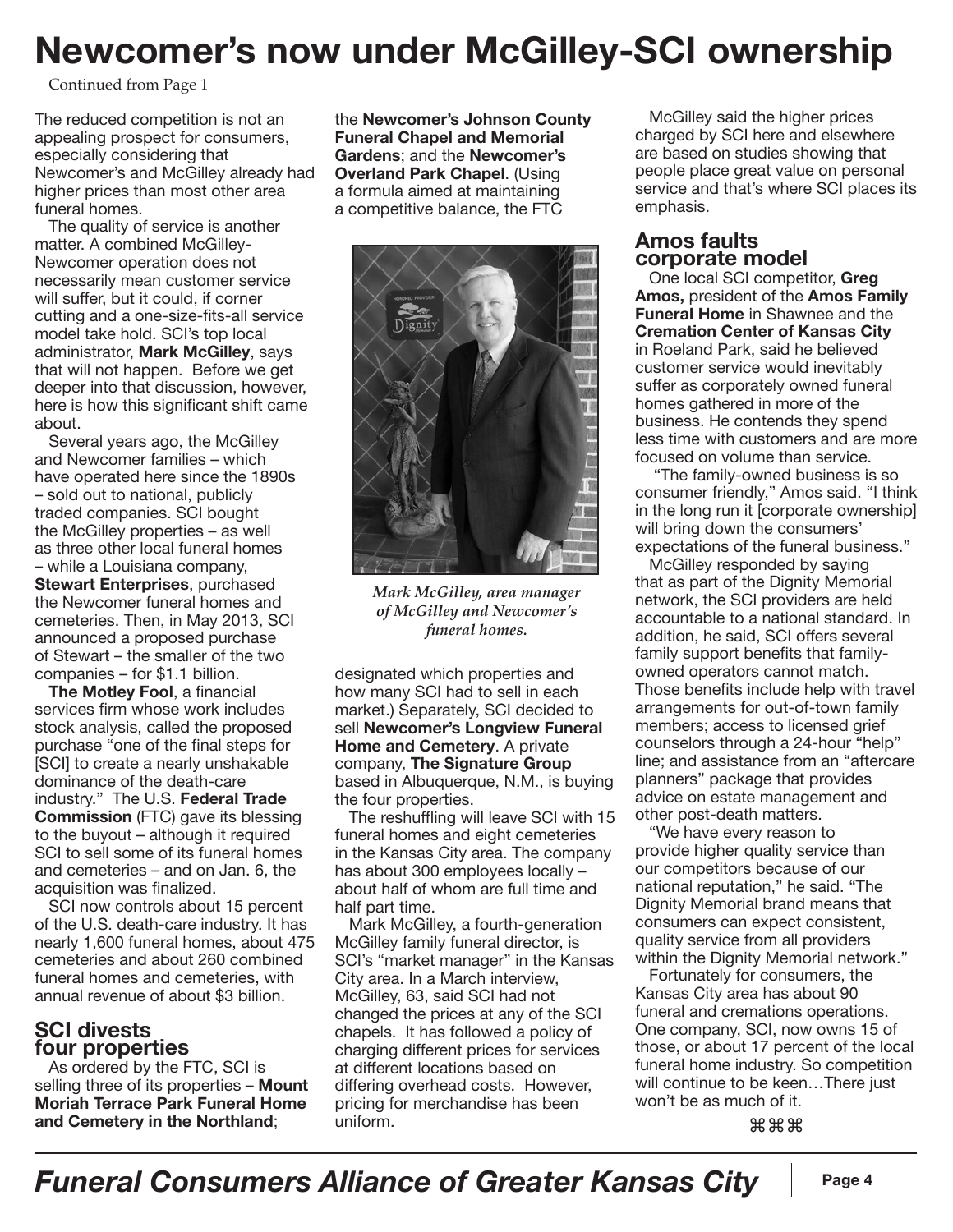#### **Burying a mother: The hybrid experience**

Continued from Page 1

Look at Cancer and Mental Health" CEU class that we did for social workers – providing a glimpse into the professional and personal issues as two social workers coped with cancer. My mom sometimes struggled to straddle the line between being a "liberal-minded social worker" and a social conservative in other areas of her life.

As I embarked on my own journey of coming to terms with probably losing my mother sooner than I had hoped, I became increasingly involved in the Funeral Consumers Alliance of Greater Kansas City, eventually serving as president in 2013. As I advocated, and educated my colleagues about the facts and myths of the funeral industry, I was also discussing with my mother --- who went into hospice in the spring of 2013 --- what her wishes were at the end of her life.

Mom always believed in living the "natural life." This often meant using unusual home remedies. I remember one time she slathered her body in olive oil after a sunburn and then promptly broke out in hives. When it came to food, she was a stickler about avoiding as many chemical additives as possible.

This natural approach led to some candid conversations about a desire not to be embalmed. As you may or may not know, embalming is not mandatory under Missouri or Kansas law. So, thanks to an open-minded mortuary, McLaughlin Funeral Chapel in Sedalia, arrangements were made for her body to be refrigerated until burial, with no viewing.

It was also important to her that her body truly go from "dust to dust." This meant asking the cemetery to place the mandatory concrete vault upside down on top of her wooden coffin, with no top, so the coffin stayed in contact with the dirt and would not be encased forever in concrete. (Most cemeteries require such grave liners for ease of maintenance because they keep the ground from sinking. They are not required by law.)

Mom was also open to a personal approach to her post-death care. Along with several of her best friends and her sister, I was allowed to wash,



*Cynthia and her young daughter, Sally, watching a parade on a rainy day.*

lotion, primp and dress her body in the privacy of her home, rather than have the funeral home do this. I cannot tell you what an honor that was to clothe, paint my mom's nails, put makeup on her the way she liked, and to ultimately pray a blessing over her after she died, surrounded by her family, the evening of Aug. 22. (Many thanks to Joyce Thompson, home funeral celebrant out of Columbia, Mo., who guided us through this process).

Having lost my mother, I reflect

with pride that we both got the death experience we wanted and deserved, simply by being informed and asking for it. As our family continues to grieve the loss of Cynthia, we are slowly acclimating to a "new normal." I found that this personal "hybrid" approach to caring for my mother – utilizing some funeral home services but doing other things ourselves -- helped me be more involved in the process of not only saying good-bye physically, but emotionally. It is a gift that I continue to savor, despite the tears.

⌘⌘⌘

#### **FCA-GKC Board of Directors**

**Nancy Jobe,**  *President*

**Marci Michnick, MSW, LMSW,**  *Vice President*

**Pam Thomas, PhD,**  *Secretary*

**Jim Fitzpatrick,**   *Treasurer*

**G. Frank Cockrell**

**Sally King, MSW, LCSW**

**Steve Nicely**

**Lyle Van Vleet**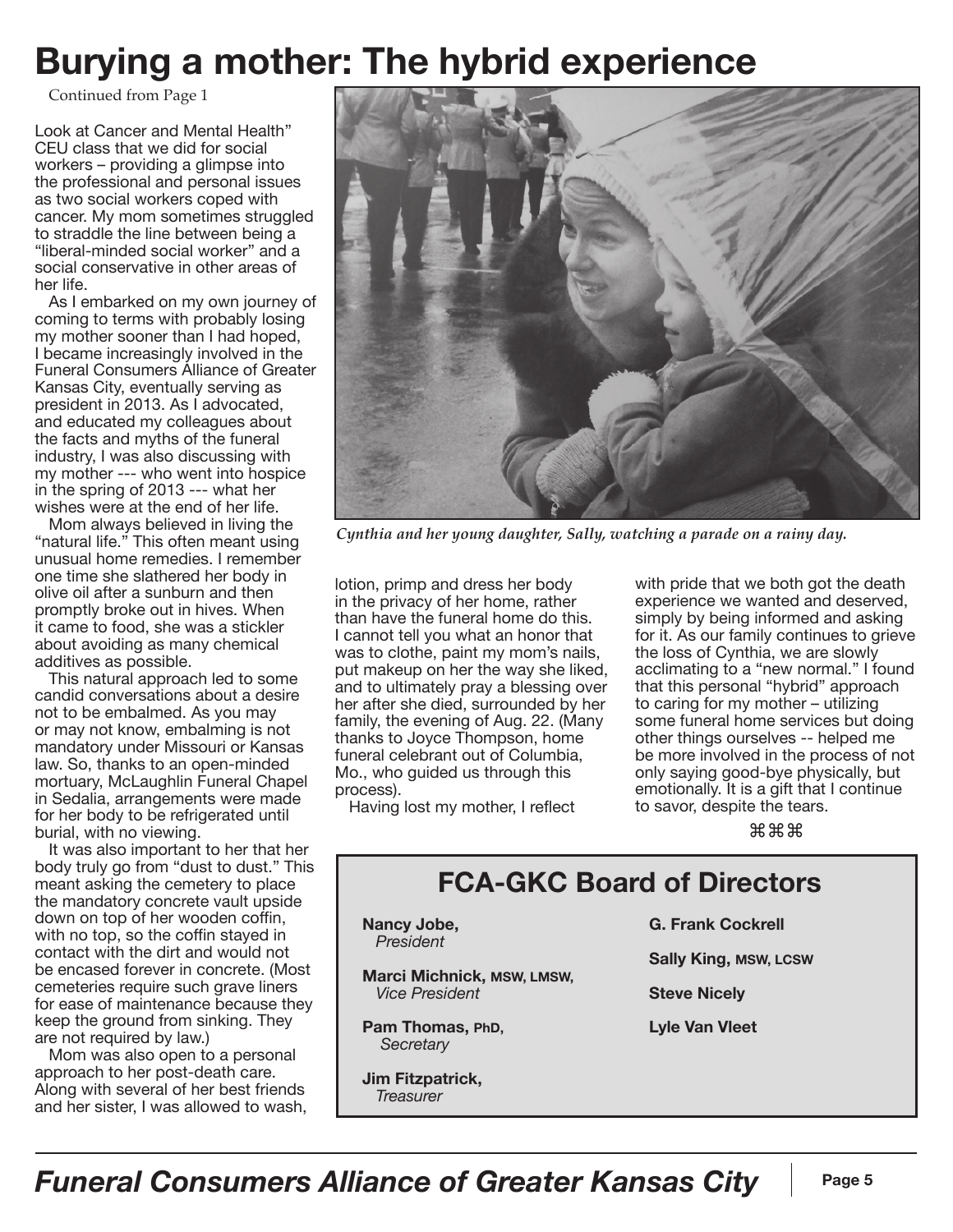#### **Fitz reports finances**

*By Jim Fitzpatrick FCA-GKC treasurer*

We had a close call on finances last fall: Our checking account balance (our only account) fell to about \$11. It was worrisome. But once again, you, our supporters and contributors, came through. More than \$600 came in after publication of our fall newsletter.

And then, in mid-November, we had a nice windfall: **Crossroads Hospice** gave us a \$5,000 grant! We are very grateful to Crossroads, which has its care center in Gladstone. (Learn more about Crossroads at *www. crossroadshospice.com*.) At this writing, our unencumbered balance is slightly more than \$5,400.

Although we are in good shape now, I don't want to give the impression that we are set indefinitely. During my three years as treasurer, I have seen the balance rise and fall quickly. That's the sign of an active organization, and that's the way we want it.

It costs about \$1,500 to print and mail each newsletter – more than \$1 per copy – and we have some recurring expenses, including for telephone service, office supplies and printing. So, I trust that you will continue to favor us with your contributions. I think you know that we put your money to good use. Josh Slocum, executive director of the national Funeral Consumers Alliance, has said that we have far and away the best newsletter among its 80 affiliates.

We are proud of the newsletter quality, and, as you know, we also conduct a periodic survey of funeral home prices. We are doing one this year, so be on the lookout for the results in the fall newsletter.

Again, thank you for your ongoing support. We rely on your generosity to keep our chapter vibrant and relevant. With that, here's a list of the people who have contributed since publication of our fall 2013 newsletter:

**Alvin and Mary Burrows,** Overland Park; **Jess Rowland,** Kansas City; **Gerald and Dorothy Culp,** Kansas



*Jim Fitzpatrick*

City; **Kevin Day,** Parkville; **James Waltz,** Baldwin City, Kan.; **Jack Chaffee,** Oak Grove; **Margaret Henry,** Independence; **Allen and Margaret Ramsey,** Fairway; **Robert Kobler,** Blue Springs; **Marie Asner,** Mission; **Jan Holdeman,**  Independence; **Paul Galatas,**  Kansas City; **R.C. and L.K. Daily,**  Blue Springs; **Richard and Charlene Charette,** Lake Quivira; **Gary Beemer,** Grain Valley.

**Monica Schroeder,** Kansas City; **Linda Johnson,** Leavenworth; **Nancy Walker,** Austin, Tex.; **Gary E. Bloomer,** Liberty; **Deborah Altus,** Lawrence; **LuAnn Reese,**  Kansas City; **Leon and Peggy**  Weaver, **Lenexa; David T. Perry,**  Pleasant Hope, Mo.; **Joan Neff,**  Lenexa; **Rudena Mallory,** Kansas City; **Shirley Latare,** Lee's Summit; **Peter Lott,** Kansas City; **Margie Eucalyptus,** Kansas City; **Gregory Davis,** Kansas City; **Marilyn Blunk,**  Gladstone; **Frank Cockrell,** Overland Park; **Ray and Kay Howa,** Mission; **Charles Hammer,** Shawnee; **Steve Nicely,** Mission; **Marilyn Ricci,**  Merriam; **James Forsee,** Shawnee; **Kevin Kenefick,** Kansas City; **Emily Conrad,** Riverside; **Thomas Stalzer,**  Grandview; **and John and Dixie Baum, Lenexa.** 

⌘⌘⌘

# **FCA-GKC launches price survey**

One of the best services our organization offers is our periodic survey of Kansas City area funeral home prices. We are launching another one this year, and the results will appear in our fall newsletter.

In our last survey, we found that the average price of a standard funeral in our area rose just 1.4 percent between 2009 and 2012. We concluded that the late 2000s' recession and the slow recovery were largely responsible for the nominal increase. It will be interesting to see how much prices have changed since 2012.

Another thing to watch will be what happens to prices at the **McGilley** and **Newcomer's** funeral-home chains. Both groups have merged under the common ownership of **Service Corporation International** of Houston, which means they are no longer in competition. A detailed story about the merger begins on page 1.

FCA-GKC board members Jim Fitzpatrick and Frank Cockrell are coordinating the collection of general price lists of 90 funeral homes and cremation services in the Kansas City area.

⌘⌘⌘

#### **Presentations are available**

Are you part of an organization or group that would benefit from an unbiased presentation

about important practical aspects of funeral planning? Contact FCA-GKC at 816- 561-6322 or email us at



fca.gkc@gmail.com. We will line you up with one of our members for a visit.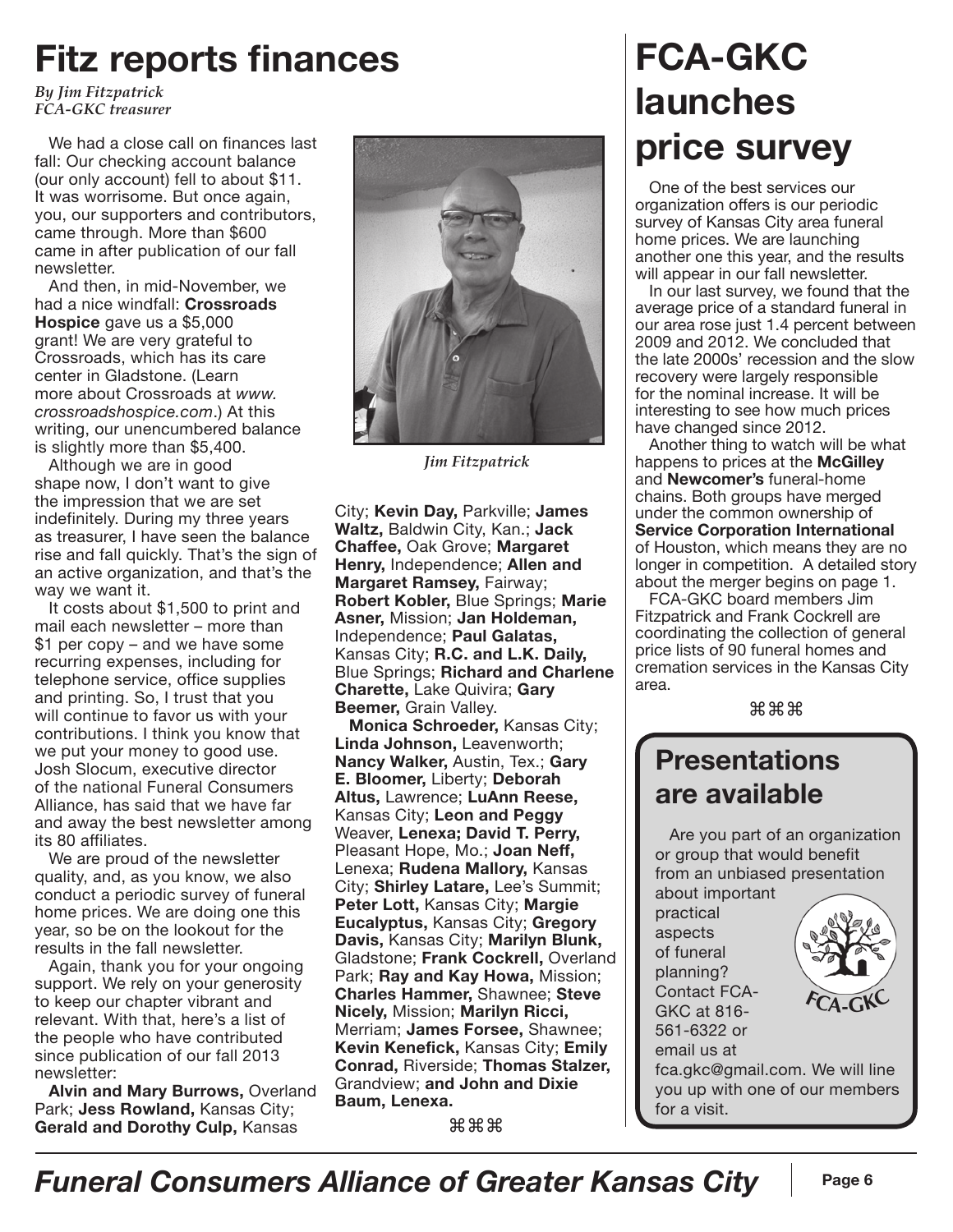#### **Life goes on in Fracassa household**

*By Marci Michnick FCA-GKC vice president*

Many of our readers' hearts were touched by the story in our spring newsletter last year of young Rachel Fracassa and the home funeral and natural burial that she arranged following her husband's sudden death in a car accident as he drove home from work. We were able to catch up with her recently to get an update on what she and her four children have been up to.

For emotional support Rachel has been meeting monthly with a group of women called *The Modern Widow's Club,* a group that was started in Florida with chapters in other states and an online magazine. "The women have just been really great to meet. They welcome you with open arms and understand the huge variations of emotions, and they are just so real," reports Rachel.

Rachel has also armed her children with as many resources and support as she can to help them deal with the loss. She feels as though the kids have been doing really well, but with some understandable ups and downs. Rachel found the weeks prior to the one-year anniversary of Tyler's death to be difficult, but once the day came, it wasn't quite as bad as she had built it up to be. Tyler died on his birthday, so the Fracassa family decided to have a celebration of his life for that day. Rachel reports that, "it was really nice to be surrounded by friends and family during that time."

Rachel prefers not to put much emphasis on Tyler's grave. The family occasionally visits the grave, and the children bring flowers and sticks to put around it, but the family prefers to talk about Tyler's life, memories, and share stories about him. Rachel is glad that "we did it the way that we did" and having a home funeral and natural burial for Tyler helped Rachel ease through that strong connection with Tyler's body. When the time came to bury him she felt ready to let go of the body. "It really helped me to feel that I was able to give him one last loving gesture," she said. "We lost him so quickly, I'm glad that I was able to give that last gift."



*Rachel Fracassa and her children, (from left) Gwynneth, Jonas Tyler, Arlo and Eliott. Only days after Tyler's death, Rachel found out she was pregnant with Jonas Tyler, who now is 10 months old. (Sarah Apple Photography)*

Just days after Tyler's death, Rachel found out she was pregnant with their fourth child. Their son, Jonas Tyler, is now 10 months old. Rachel, a massage therapist, has opened a practice in Lee's Summit called Petrichor Bodywork, where she specializes in pediatric massage and working with children with

autism and other special needs. She hopes to launch a lifestyle-consulting portion of the business later this year. For more information about Rachel and her work, visit her website at www. petrichorbodywork.com

⌘⌘⌘

## **Annual meeting may be our best**

*By Marci Michnick, FCA-GKC vice president*

Our 2013 annual meeting on Friday, November 1st may have been our best meeting yet! If you were able to make it, we are grateful for your attendance and hope that you were entertained, enlightened, and walked away with some new information.

The event took place in the Truman Forum Auditorium at the Kansas City Missouri Public Library's Plaza branch with a turnout of nearly 90 attendees! Our keynote speaker was Josh Slocum, national expert on the funeral industry and executive director of the national Funeral Consumers Alliance in Vermont. Slocum is co-author of *Final Rights: Reclaiming the American Way of Death.* 

Sally King, FCA-GKC's then President, gave the opening presentation, reinforcing FCA-GKC's mission of consumer education and advocacy. King also shared briefly about her recent experience in carrying out her mother's hybrid green burial (a more detailed account begins on page 1).

We received a great deal of positive feedback. Numerous individuals indicated on their evaluation forms that they were unaware of the variety of funeral and burial options available and that many of the perceived laws pertaining to funerals are in fact myths.

We are grateful to the KCMO public library for promoting Slocum's book and for providing FCA-GKC with the opportunity to educate the public on consumer rights around the purchase and planning of funeral services.

We are so appreciative of our supporters who continue to sustain our organization and enable us to carry out our mission. Thank you to all who joined us at our 2013 annual meeting.